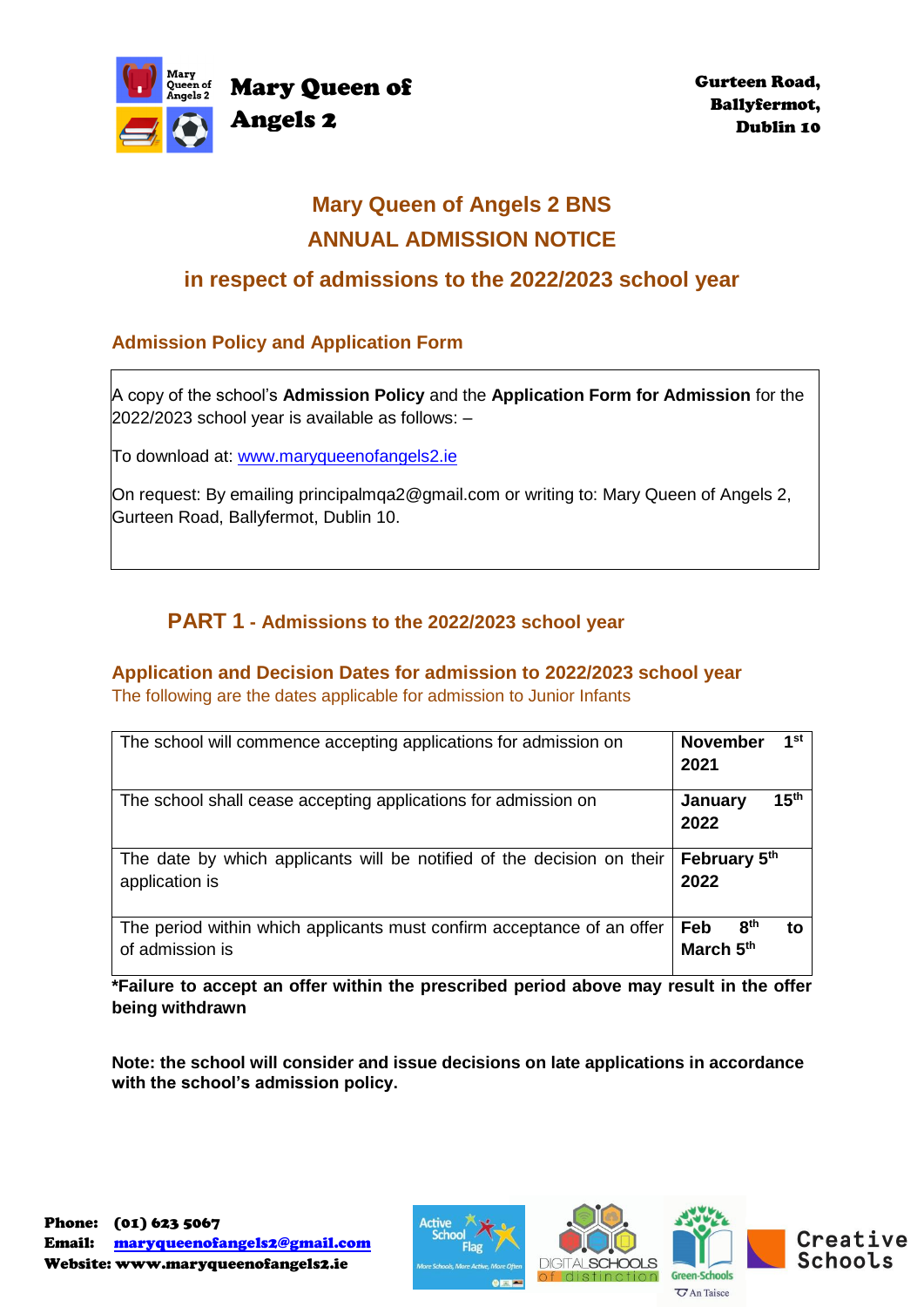

## **Special Class Application and Decision Dates for admission to school year 2022/2023**

The following are the dates applicable for admission to the school's Special Class which caters for children with ASD -

| The school will commence accepting applications for admission to the<br>special class on                                    | <b>November</b><br>2021                         | 1st              |
|-----------------------------------------------------------------------------------------------------------------------------|-------------------------------------------------|------------------|
| The school shall cease accepting applications for admission to the<br>special class on                                      | January<br>2022                                 | 15 <sup>th</sup> |
| The date by which applicants will be notified of the decision on their<br>application for admission to the special class is | <b>February</b><br>2022                         | 5 <sup>th</sup>  |
| The period within which applicants must confirm acceptance of an offer<br>of admission is                                   | February 8 <sup>th</sup> to<br><b>March 5th</b> |                  |

**\*Failure to accept an offer within the prescribed period above may result in the offer being withdrawn**

## **Number of places being made available in the school year 2022/2023**

| The number of places being made available in junior infants/first year is                                              | 22  |
|------------------------------------------------------------------------------------------------------------------------|-----|
| The number of residential places is (boarding schools only)                                                            | N/A |
| The number of non-residential places is (boarding schools only)                                                        | N/A |
| The number of places being made available in the special class* catering $\vert 0 \rangle$<br>for children with ASD is |     |

(**\*Note:** If school has a number of classes that cater for different categories of SEN, details of the numbers of places for each SEN class must be provided)